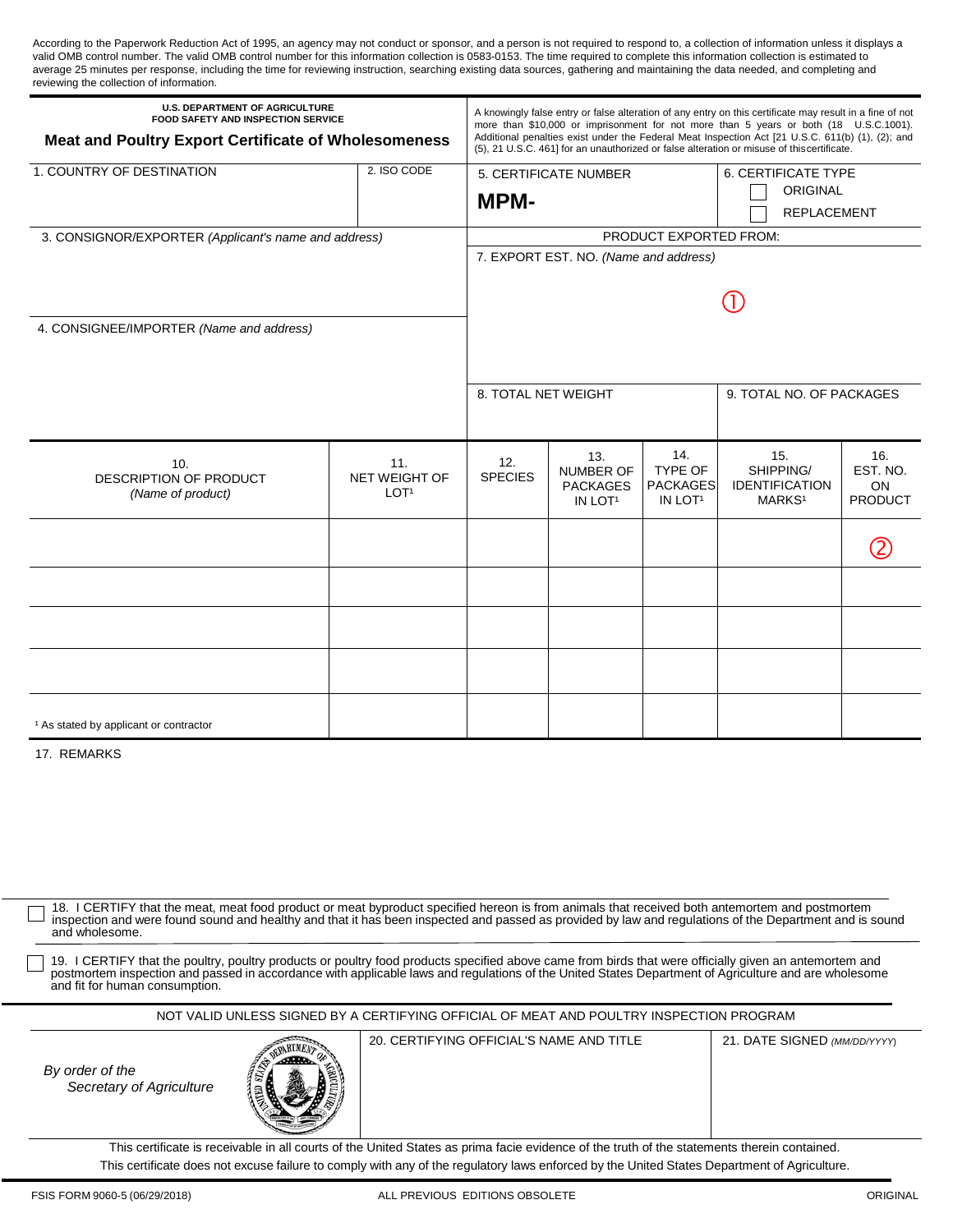## **Example of shipping container label:**

 Company Name: Example Meats Slaughter Date: DD/MM/YYYY to DD/MM/YYYY 0004EFG 0005FGH 0006GHI Lot no.: XXXXX Julian Date: XXXXX Plant -000ABC Pack Date: DD/MM/YYYY Slaughter Establishment 0001BCD 0002CDE 0003DEF